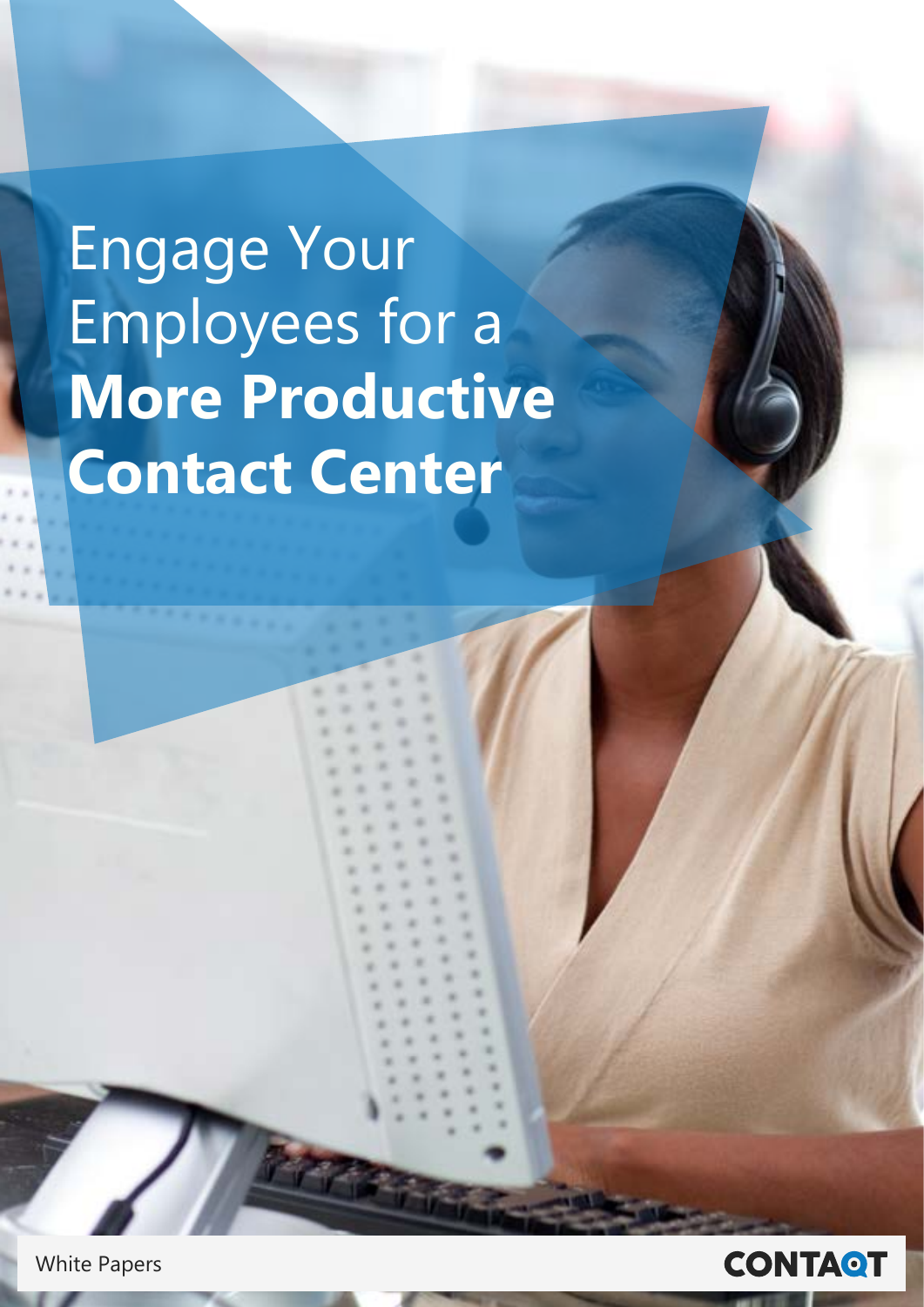### Table of Contents

| <b>Introduction</b>                                              | 3 |
|------------------------------------------------------------------|---|
| Why Do Employees Disengage?                                      | 4 |
| <b>Measure What is Not Working</b>                               | 5 |
| <b>Supply Your Employees with</b><br><b>Effective Technology</b> | 6 |
| <b>Provide Knowledge Tools</b>                                   |   |
| Conclusion                                                       | 8 |





2 White Papers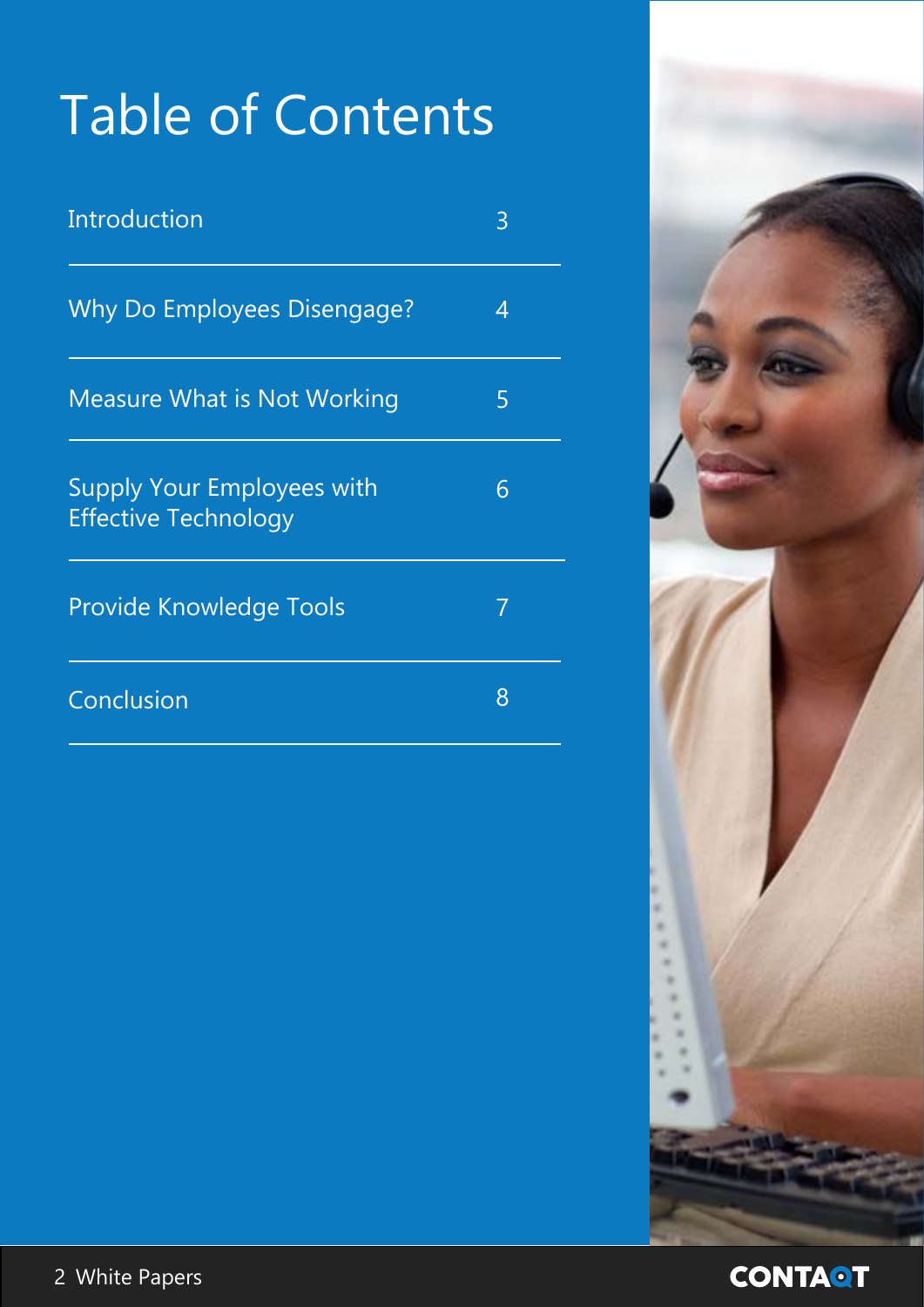### <span id="page-2-0"></span>Introduction

It is no surprise that contact center employees engage with customers of all different types, some less happy than others

Your employees may be disengaged and uninspired at work due to the rigors of the job.

If your agents are disengaged, it is very likely that your contact center's customer service

will plummet over time as well as raise costs for recruiting and training new employees.

According to Gallup, only 30% of the current American workforce say they're engaged and inspired at work.

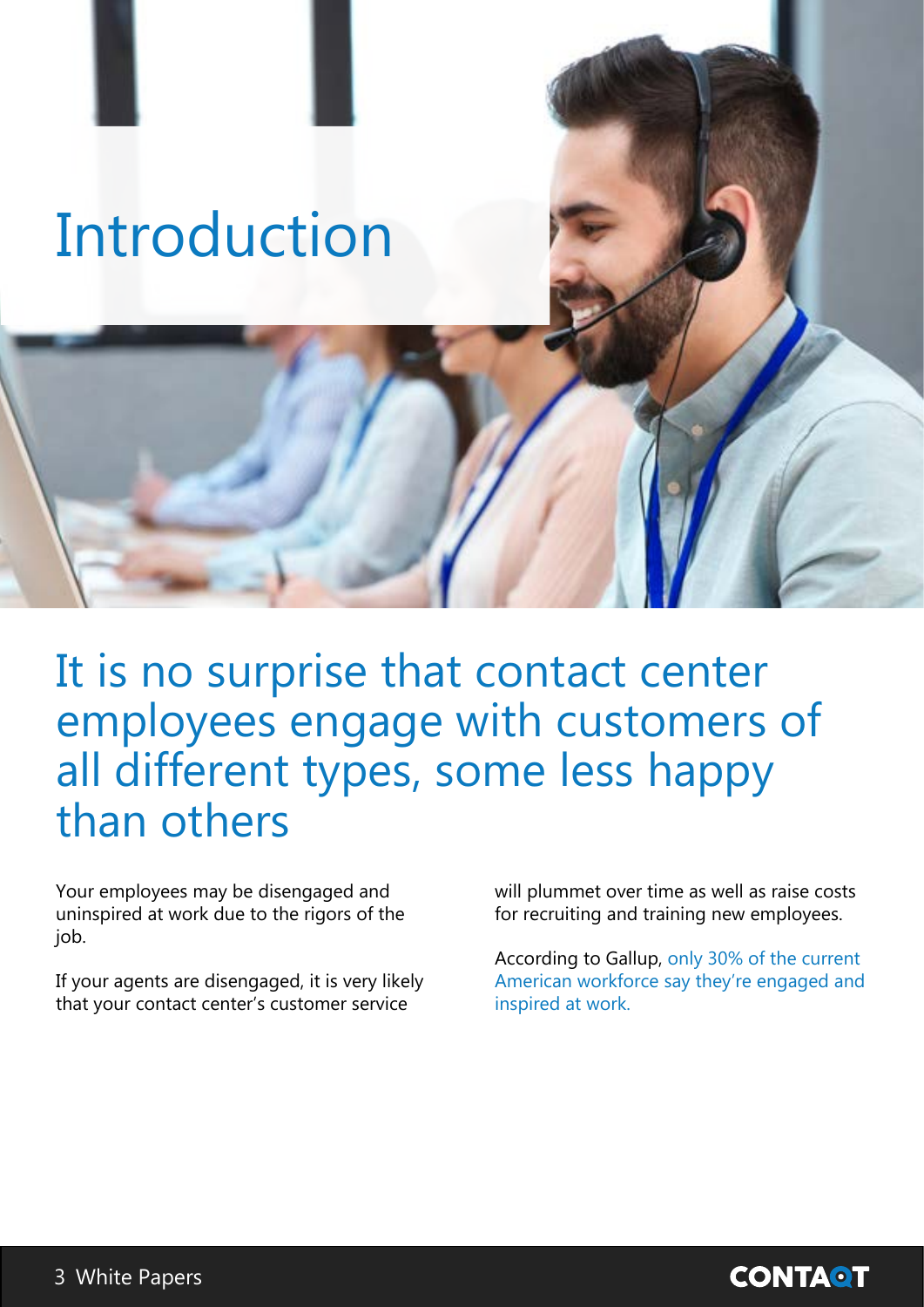### <span id="page-3-0"></span>**Why Do**  Employees Disengage?

Employee engagement has been a lifelong topic in contact centers. To battle disengagement, you have to understand why employees disengage in the first place

Agent satisfaction directly correlates with employee engagement and performance.

Low agent satisfaction causes employees to disengage with their work and your .organization

Often times, unhappiness within employees can be a result of system and services

inefficiencies or poor relationship with the organization's leadership.

Over time, employees feel less and less engaged as their frustration builds whether they are focused on utilizing your platform, providing customer service, or communicating with your contact center's .leaders

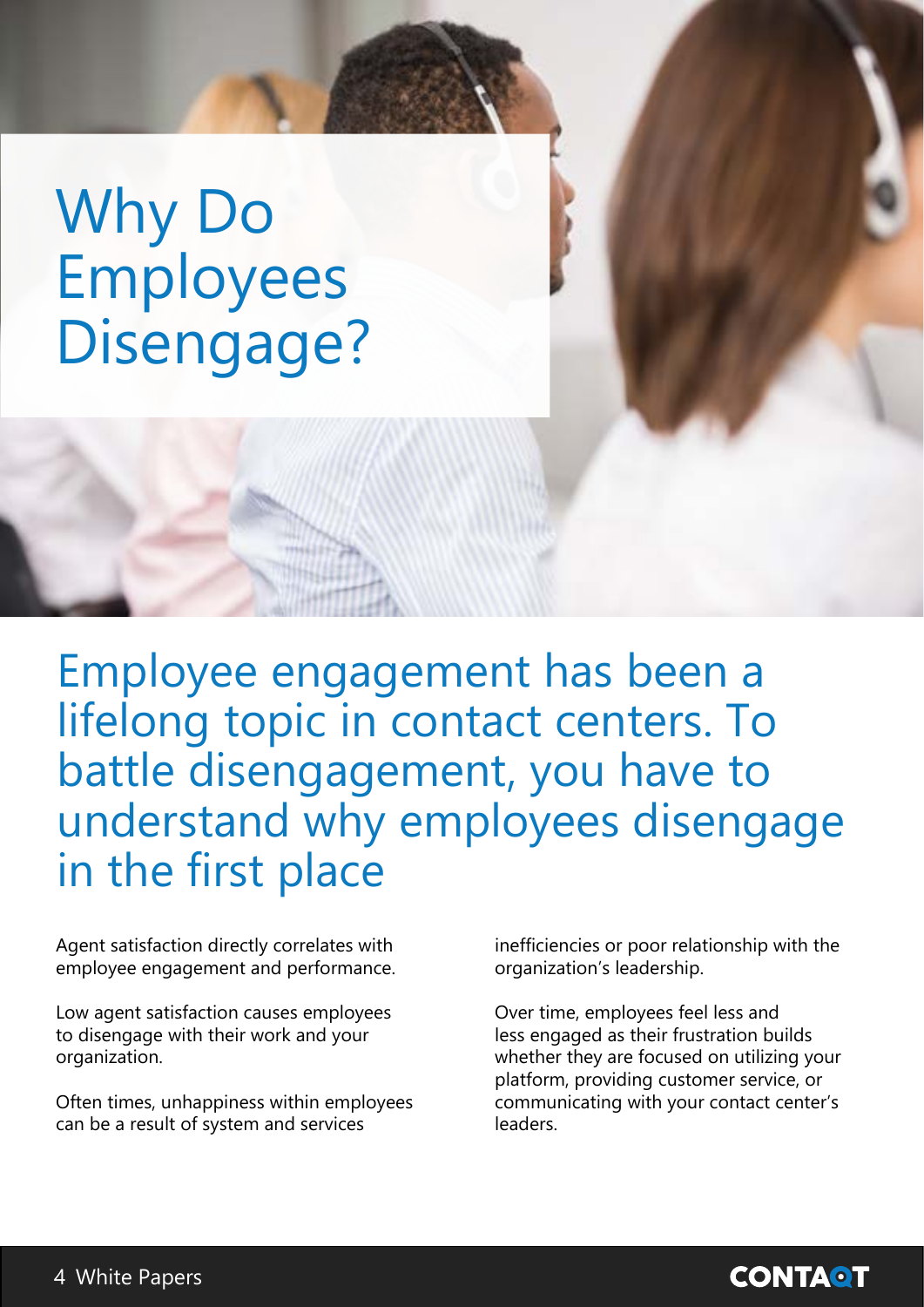### <span id="page-4-0"></span>**Measure What** is Not Working

#### The best way to understand the specifics of what is causing your employees to disengage is to ask them

Conducting a survey could be extremely beneficial if your intention is to create an action plan to boost your employee .engagement

When conducting a survey, make certain that you are digging deeper into understanding what is not working in your contact center. Measure beyond employee satisfaction because happy employees do not necessarily mean engaged employees.

To gain deeper insights, interview and listen attentively to what your employees have to say.

The most important step to follow is to not conduct a survey unless you are ready to act on your employees' responses. If you are not ready to hear their opinions, there are other ways you can measure what is not working, such as verifying performance metrics regularly.

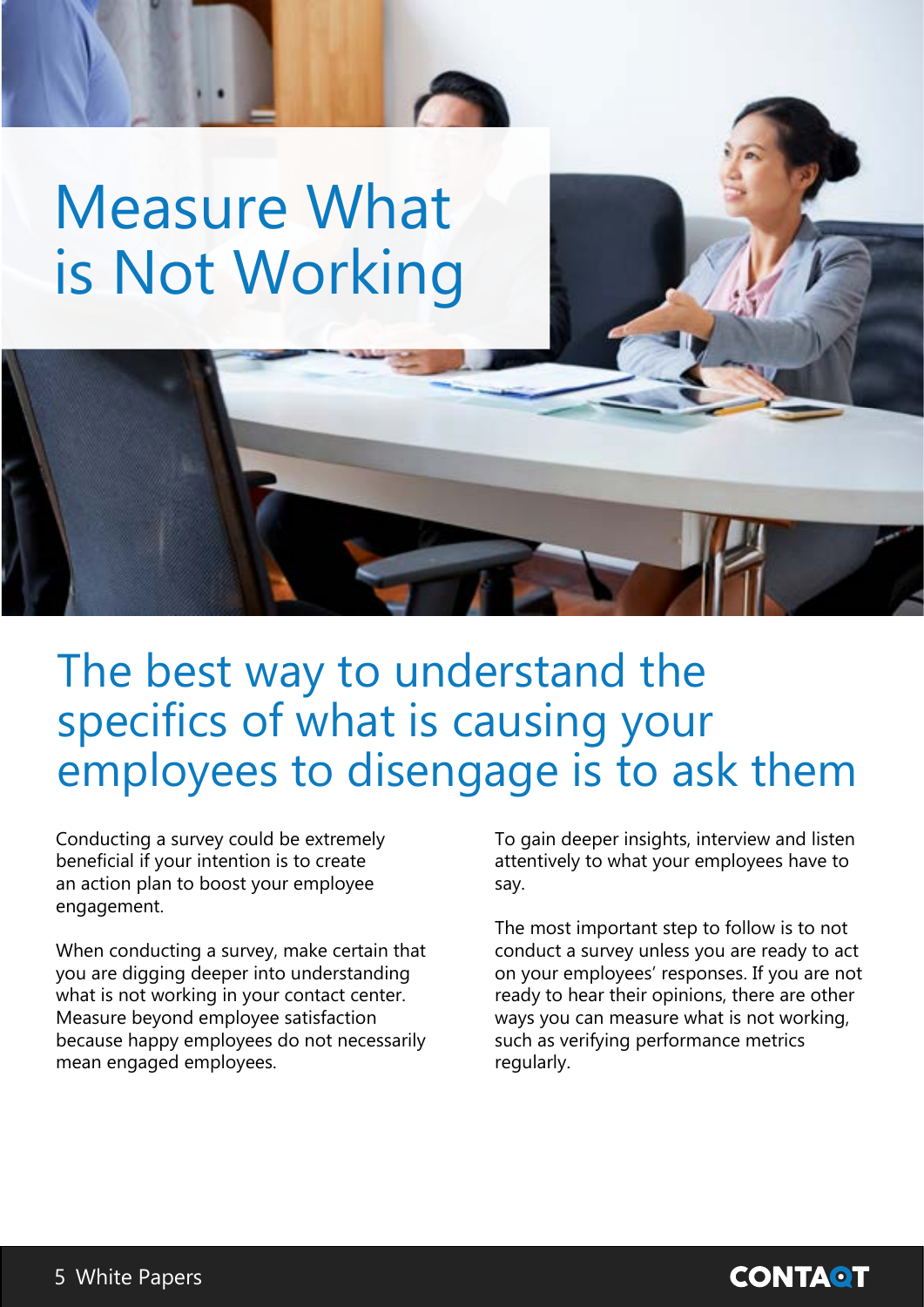### <span id="page-5-0"></span>**Supply Your Employees with Effective** Technology

One of the biggest factors driving a steady decrease in employee engagement is system or services failures and inefficiencies

Keeping your contact center up to date with recent and effective technology affects your employee engagement positively, removing frustration agents experience with tools that are inefficient and unreliable

Utilizing automated features can provide not only increased productivity but also

employee engagement due to the reduction in boring and tedious tasks that agents have to complete on a daily basis.

Consider looking into features like IVR, conditional routing, or automated call transcription to remove tasks that cause dissatisfaction among your employees.

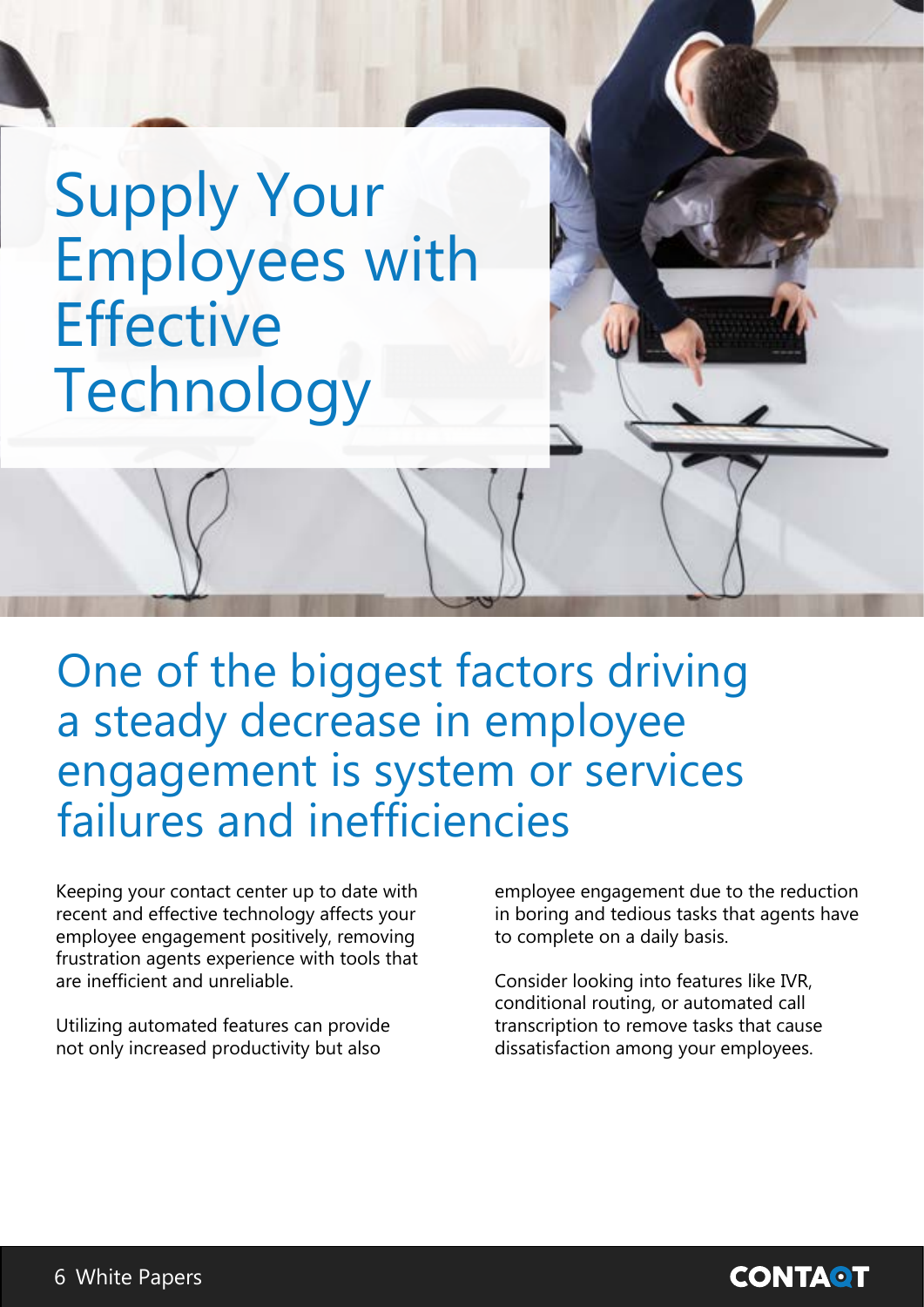### <span id="page-6-0"></span> Provide Knowledge Tools

Nothing disengages your employees like stress from trying to find a solution to a problem they have no idea how to handle

Regardless of how well your agents are trained, they may answer to problems they have never dealt with before or do not feel completely comfortable with answering about without additional reference

To make your employees feel comfortable about seeking help and referring to your

organization's solutions for customer support or sales questions, give agents the tools that will help them succeed when it is time to speak with customers.

For example, call scripts are excellent tools for providing agents with all the knowledge they could possibly need to help a customer.